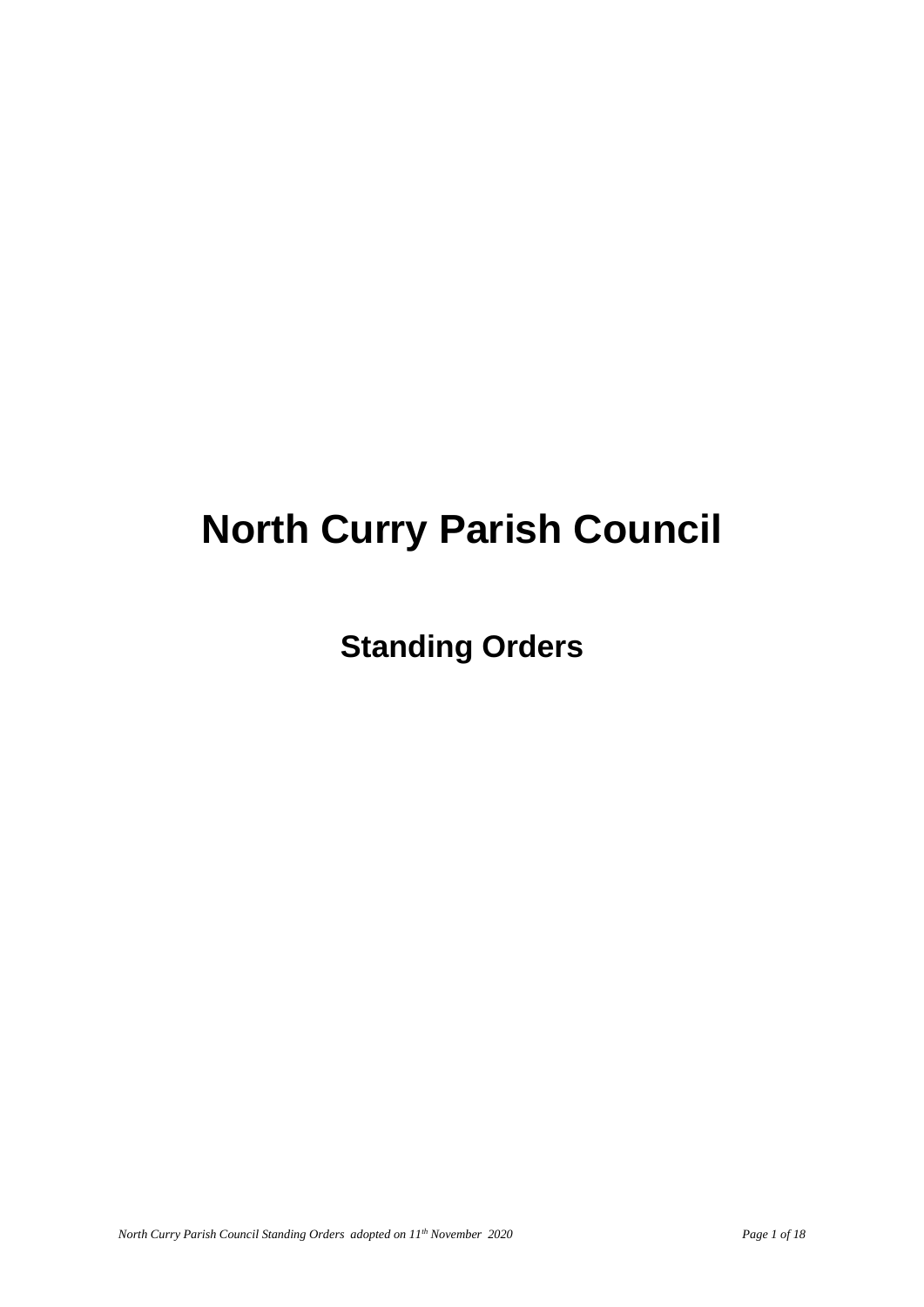# **Index of Standing Orders**

| <b>SO</b> |                                                         | Page           |
|-----------|---------------------------------------------------------|----------------|
| 1         | Meetings                                                | 3              |
| 2         | <b>Ordinary Council meetings</b>                        | 4              |
| 3         | Proper Officer                                          | 6              |
| 4         | Motions requiring written notice                        | $\overline{7}$ |
| 5         | Motions not requiring written notice                    | 8              |
| 6         | Rules of debate                                         | 9              |
| 7         | Code of Conduct                                         | 10             |
| 8         | Questions                                               | 11             |
| 9         | <b>Minutes</b>                                          | 11             |
| 10        | Disorderly conduct                                      | 11             |
| 11        | Rescission of previous resolutions                      | 12             |
| 12        | Voting on appointments                                  | 12             |
| 13        | Expenditure                                             | 12             |
| 14        | Execution & sealing of legal deeds                      | 12             |
| 15        | <b>Committees and Sub-Committees</b>                    | 12             |
| 16        | Other committees                                        | 13             |
| 17        | Extraordinary meetings                                  | 13             |
| 18        | Advisory committees                                     | 13             |
| 19        | <b>Accounts and Financial Statement</b>                 | 14             |
| 20        | Estimates/precepts                                      | 14             |
| 21        | Canvassing of and recommendations by councillors        | 14             |
| 22        | Inspection of documents                                 | 14             |
| 23        | Unauthorised activities                                 | 14             |
| 24        | <b>Confidential business</b>                            | 15             |
| 25        | General Power of Competence (GPC)                       | 15             |
| 26        | Matters affecting council employees                     | 15             |
| 27        | Freedom of Information Act 2000                         | 16             |
| 28        | Relations with the press/media                          | 16             |
| 29        | Liaison with County, District and Unitary Councillors   | 16             |
| 30        | <b>Financial matters</b>                                | 17             |
| 31        | Allegations of breaches of the Code of Conduct          | 18             |
| 32        | <b>Equalities</b>                                       | 18             |
| 33        | Variation, revocation and suspension of Standing Orders | 18             |
| 34        | <b>Standing Orders</b>                                  | 18             |
|           |                                                         |                |

#### **Notes:**

1. The Local Government Act 1972 section 270 includes the following definitions and interpretations that are relevant.

"Christmas break" means the period beginning with the last week day before Christmas Day and ending with the first week day after Christmas Day which is not a bank holiday.

"Easter break" means the periods beginning with the Thursday before and ending with the Tuesday after Easter Day.

2. Text in **bold** may not be suspended as these items are statutory in origin.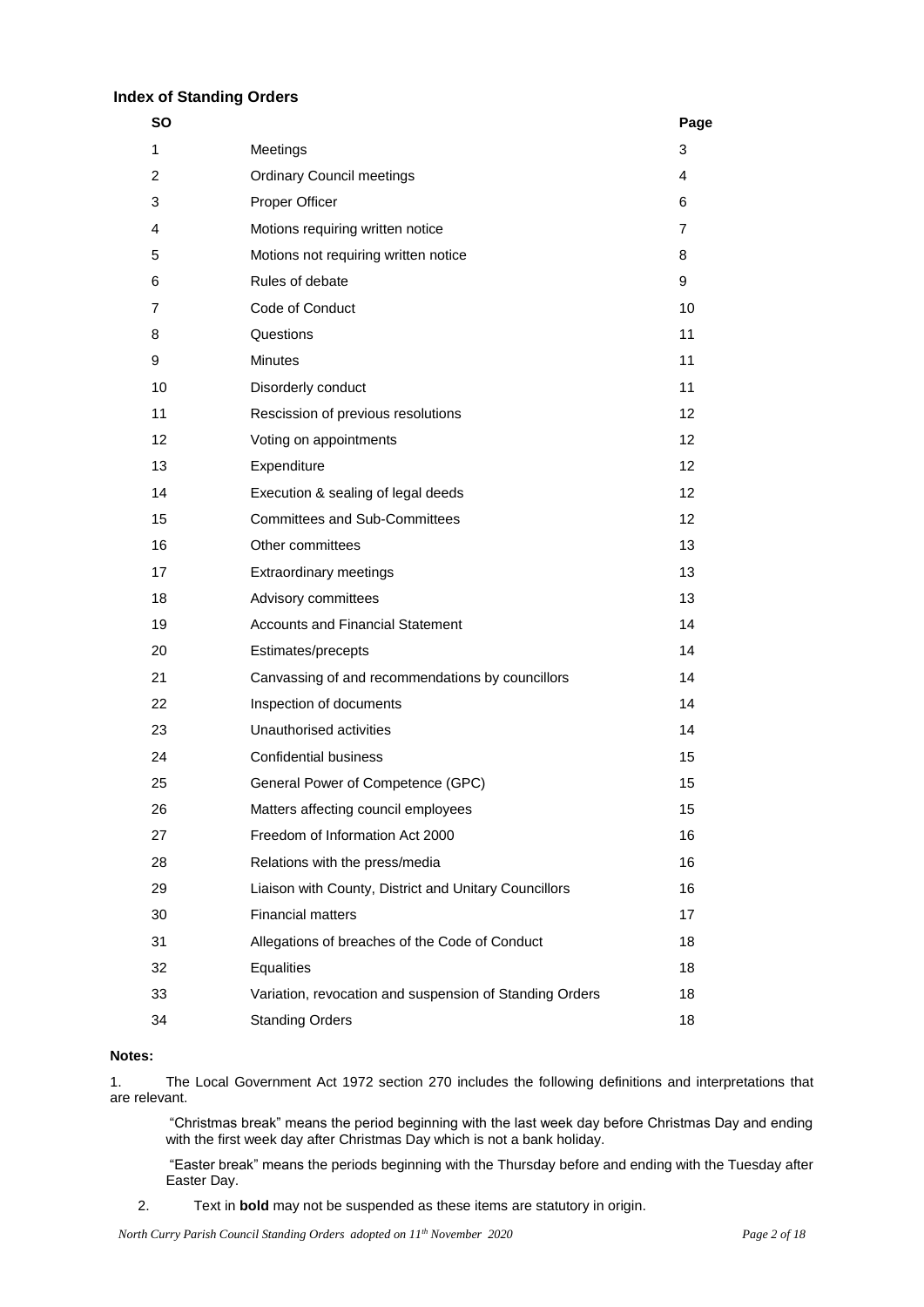- **1. Meetings**
	- **1.1. Meetings shall not take place in premises which, at the time of the meeting, are used for the supply of alcohol unless no other premises are available free of charge or at a reasonable cost.**
	- **1.2. When calculating the three clear days for notice of a meeting to councillors and the public, the day on which notice was issued, the day of the meeting, a Sunday, a day of the Christmas break, a day of the Easter break or of a bank holiday or a day appointed for public thanksgiving or mourning shall not count.**
	- **1.3. Meetings shall be open to the public unless their presence is prejudicial to the public interest by reason of the confidential nature of the business to be transacted or for other special reasons. The public's exclusion from part or all of a meeting shall be by a resolution which shall give reasons for the public's exclusion in the following form:**
		- 1.3.1. "In view of the [special] [confidential] nature of the business about to be transacted, it is advisable in the public interest that the press and public be temporarily excluded and they are instructed to withdraw"
	- 1.4. Subject to Standing Order 1.3 above, members of the public are permitted to make representations, answer questions and give evidence in respect of any item of business included in the agenda. The period of time, which is at the Chairman's discretion, shall not normally exceed 15 minutes.
	- 1.5. Subject to Standing Order 1.4 above, each member of the public is entitled to speak once only in respect of business itemised on the agenda, although they may, at the Chairman's discretion, be invited to speak again, and shall not normally speak for more than three minutes.
	- 1.6. In accordance with Standing Order 1.4 above, a question asked by a member of the public during a public participation session at a meeting shall not require a response or debate.
	- 1.7. In accordance with Standing Order 1.6 above, the Chairman may direct that a response to a question posed by a member of the public be referred to a Councillor for an oral response or to an employee for a written or oral response.
	- 1.8. A brief summary record of a public participation session at a meeting shall be included in the minutes of that meeting.
	- 1.9. A member may remain seated when speaking unless requested to stand by the Chairman
	- 1.10. Any person speaking at a meeting shall address his comments to the Chairman.
	- 1.11. Only one person is permitted to speak at a time. If more than one person wishes to speak, the Chairman shall direct the order of speaking.
	- 1.12. **i) Broadcasting or transmitting the proceedings of a meeting by any means is not permitted without the Council's prior consent.**

**1.12.ii) Members of the public are permitted to photograph or record meetings in accordance with the NCPC Policy on audio / visual recording and photography at Council meetings.**

- **1.13. In accordance with Standing Order 1.3 above, the press shall be provided reasonable facilities for the taking of their report of all or part of a meeting at which they are entitled to be present.**
- **1.14. Subject to Standing Orders which indicate otherwise, anything authorised or required to be done by, to or before the Chairman may in his absence be done by, to or before the Vice-Chairman (if any).**
- **1.15. The Chairman, if present, shall preside at a meeting. If the Chairman is absent from a meeting, the Vice-Chairman, if present, shall preside. If both the Chairman and the Vice-Chairman are absent from a meeting, a Councillor as chosen by the Councillors present at the meeting shall preside at the meeting.**
- **1.16. Subject to Standing Order 1.24 below, all questions at a meeting shall be decided by a majority of the Councillors [and non-Councillors with voting rights] present and voting thereon.**
- **1.17. The Chairman may give an original vote on any matter put to the vote, and in the case**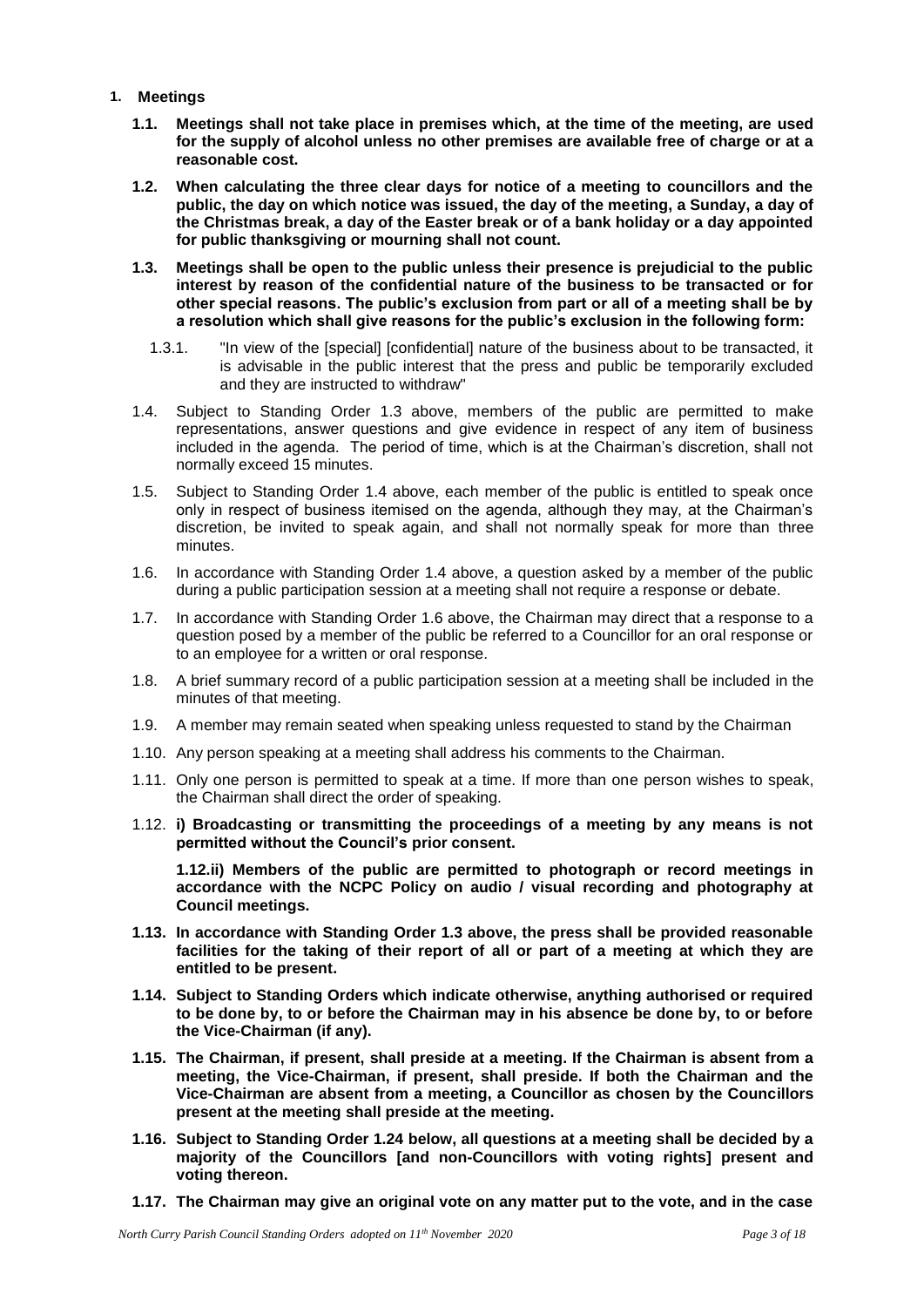**of an equality of votes may exercise his casting vote whether or not he gave an original vote.**

- **1.18. Unless Standing Orders provide otherwise, voting on any question shall be by a show of hands. At the request of a Councillor, the voting on any question shall be recorded so as to show whether each councillor present and voting gave his vote for or against that question. Such a request shall be made before the vote is taken and before moving on to the next item of business on the agenda.**
- 1.19. **The minutes of a meeting shall record the names of councillors present** and absent.
- 1.20. If prior to a meeting, a Councillor has submitted reasons for his absence at the meeting which is then approved by a resolution, such resolution shall be recorded in the minutes of the meeting at which the approval was given.
- **1.21. The Code of Conduct adopted by the Council shall apply to councillors in respect of the entire meeting.**
- *1.22.* **An interest arising from the Code of Conduct adopted by the Council, the existence and nature of which is required to be disclosed by a Councillor at a meeting shall be recorded in the minutes.**
- **1.23. No business may be transacted at a meeting unless at least one third of the whole number of members of the Council are present and in no case shall the quorum of a meeting be less than three.**
- 1.24. **If a meeting is or becomes inquorate no business shall be transacted** and the meeting shall be adjourned. Any outstanding business of a meeting so adjourned shall be transacted at a following meeting.
- 1.25. Meetings shall not exceed a period of three hours.

#### **2. Ordinary Council meetings**

- **2.1. In an election year, the Annual Meeting of the Council shall be held on or within 14 days following the day on which the new councillors elected take office.**
- **2.2. In a year which is not an election year, the Annual Meeting of a Council shall be held on such day in May as the Council may direct.**
- **2.3. If no other time is fixed, the Annual Meeting of the Council shall take place at 7:30 pm.**
- 2.4. **In addition to the Annual Meeting of the Council, at least three other ordinary meetings shall be held in each year on such dates and times as the Council directs.**  These meetings shall normally be held monthly on the second Wednesday of the month,
- 2.5. **The election of the Chairman** and Vice-Chairman (if any) **of the Council shall be the first business completed at the Annual Meeting of the Council.**
- **2.6. The Chairman of the Council, unless he has resigned or becomes disqualified, shall continue in office and preside at the Annual Meeting until his successor is elected at the next Annual Meeting of the Council.**
- **2.7. The Vice-Chairman of the Council, if any, unless he resigns or becomes disqualified, shall hold office until immediately after the election of the Chairman of the Council at the next Annual Meeting of the Council.**
- **2.8. In an election year, if the current Chairman of the Council has not been re-elected as a member of the Council, he shall preside at the meeting until a successor Chairman of the Council has been elected. The current Chairman of the Council shall not have an original vote in respect of the election of the new Chairman of the Council but must give a casting vote in the case of an equality of votes.**
- **2.9. In an election year, if the current Chairman of the Council has been re-elected as a member of the Council, he shall preside at the meeting until a new Chairman of the Council has been elected. He may exercise an original vote in respect of the election of the new Chairman of the Council and must give a casting vote in the case of an equality of votes.**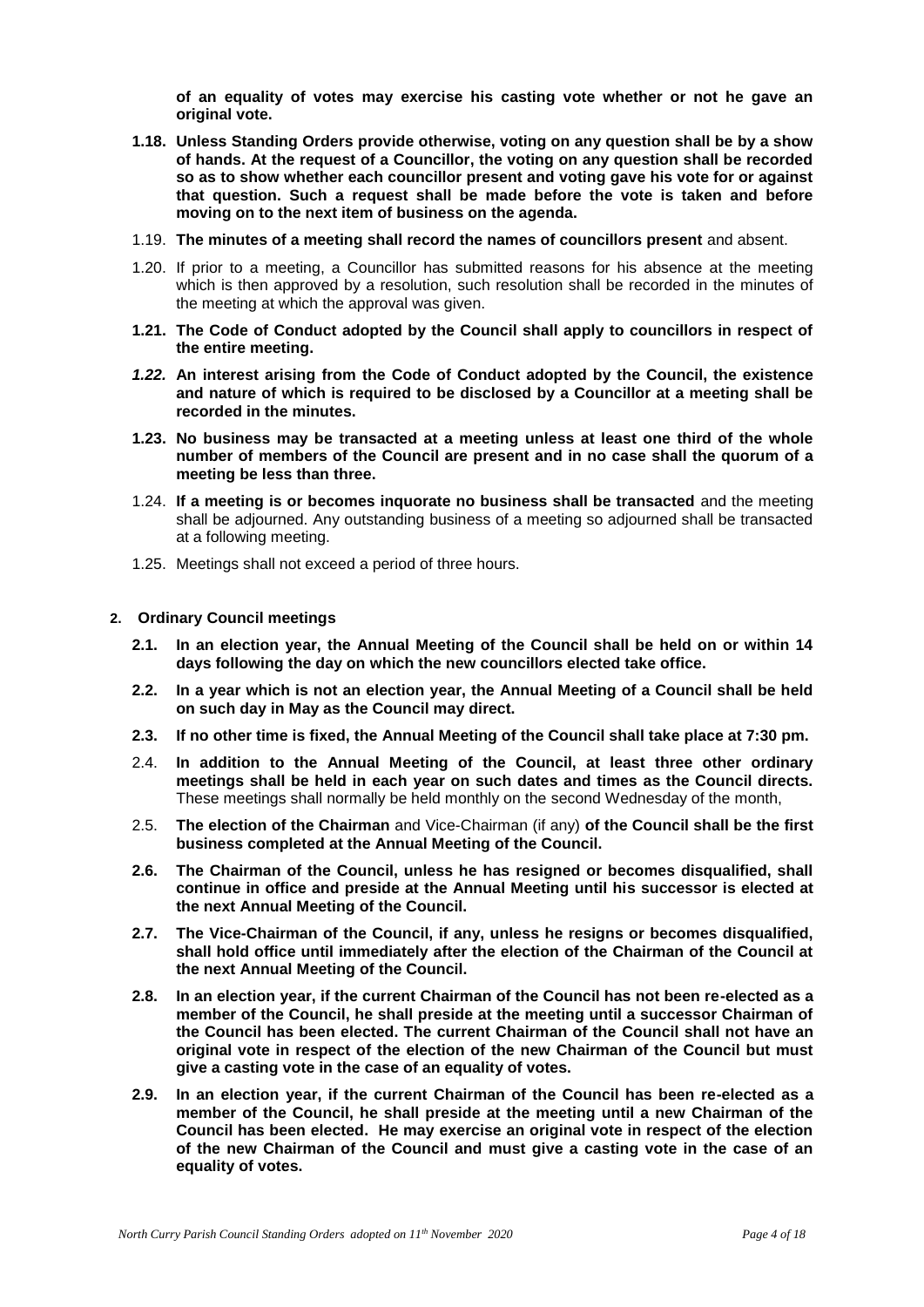- 2.10. Before the election of the Chairman and Vice-Chairman (if any), candidates shall be proposed and seconded by members of the Council and shall confirm their willingness to hold the office if elected.
- 2.11. The election of the Chairman and Vice-Chairman (if any) may be by written secret ballot if requested by any member present, otherwise it shall be by a show of hands.
- 2.12. The candidate elected shall be the candidate with the most votes of those Councillors present at the meeting and voting in the first vote, or if there is more than one vote, in the final vote, subject to the provisions of Clause 2.13.
- 2.13. If there are more than two candidates and there is an equality of votes then the candidate with the lowest number of votes shall withdraw and a second vote shall take place amongst the remaining candidates. This process shall continue until only two candidates remain, after which an equality of votes is dealt with as in 2.8 or 2.9 above.
- 2.14. The votes shall be counted by the Responsible Officer who shall declare the number of votes for each candidate. In the event of a secret ballot the ballot papers shall be destroyed immediately after the announcement of the election results.
- 2.15. Following the election of the Chairman of the Council and Vice-Chairman (if any) of the Council at the Annual Meeting of the Council, the order of business shall be as follows.
	- 2.15.1. In an election year, delivery by the Chairman of the Council and councillors of their declarations of acceptance of office, unless the Council resolves for this to be done at a later date. In a year which is not an election year, delivery by the Chairman of the Council of his acceptance of office form unless the Council resolves for this to be done at a later date.
	- 2.15.2. Confirmation of the accuracy of the minutes of the last meeting of the Council and to receive and note minutes of and/or to determine recommendations made by committees.
	- 2.15.3. Review of delegation arrangements to committees, sub-committees, employees and other local authorities.
	- 2.15.4. Review of the terms of references for committees.
	- 2.15.5. Receipt of nominations to existing committees.
	- 2.15.6. Appointment of the Planning Committee and Finance Advisory Panel and of any new committees, confirmation of the terms of reference, the number of members (including, if appropriate, substitute councillors) and receipt of nominations to them.
	- 2.15.7. Arrangements for the review and adoption of appropriate Standing Orders and Financial Regulations.
	- 2.15.8. Review of arrangements, including any charters, with other local authorities and review of contributions made to expenditure incurred by other local authorities.
	- 2.15.9. Review of representation on or work with external bodies and arrangements for reporting back.
	- 2.15.10. In a year of elections, if a Council's period of eligibility to exercise the General Power of Competence expired the day before the Annual Meeting, to review and make arrangements to reaffirm eligibility.
	- 2.15.11. Make arrangements for the review of inventory of land and assets including buildings and office equipment.
	- 2.15.12. Make arrangements for the review and confirmation of arrangements for insurance cover in respect of all insured risks.
	- 2.15.13. Make arrangements for the review of the Council's and/or employees' memberships of other bodies.
	- 2.15.14. Make arrangements for the establishment or review of the Council's complaints procedure. Establishing or reviewing the Council's procedures for handling requests made under the Freedom of Information Act 2000 and the Data Protection Act 1998.
	- 2.15.15. Make arrangements for the establishment or review of the Council's policy for dealing with the press/media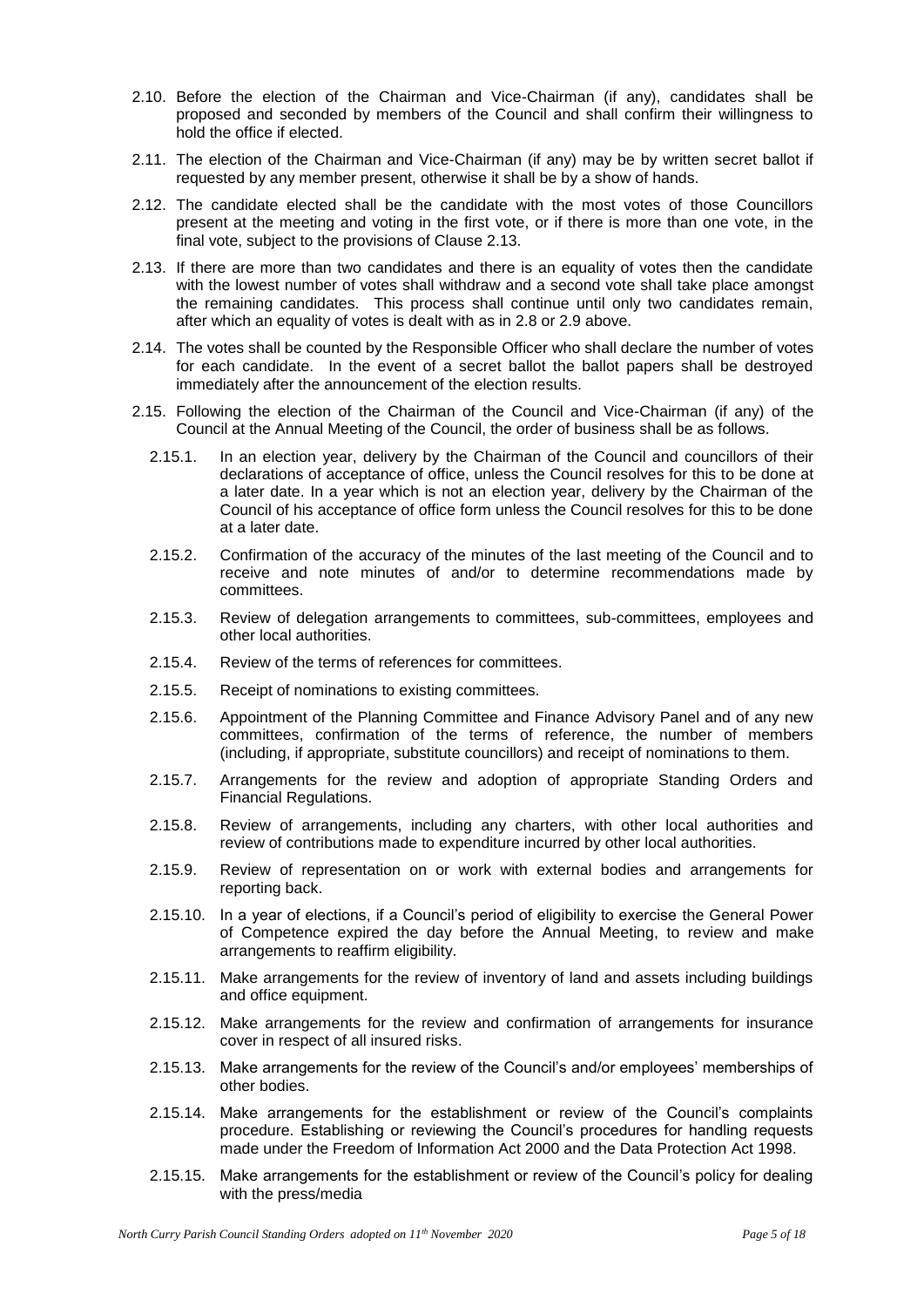- 2.15.16. Setting the dates, times and place of ordinary meetings of the full Council for the year ahead.
- **2.16. At every meeting other than the Annual Meeting of the Parish Council the first business shall be to appoint a Chairman if the Chairman and Vice-Chairman be absent and to receive such declarations of acceptance of office (if any) and undertaking to observe the Council's Code of Conduct as are required by law to be made or, if not then received, to decide when they shall be received.**
- 2.17. After the first business has been completed, the order of business, unless the Council otherwise decides on the ground of urgency or in the interests of those assembled, shall be as follows:-
	- 2.17.1. To receive apologies for absence.
	- 2.17.2. To read and consider the Minutes of the previous meeting, and amend these where necessary.
	- **2.17.3. After consideration to approve the signature of the Minutes by the person presiding as a correct record.**
	- 2.17.4. To hear questions raised by members of the public who are on the electoral roll of the parish.
	- **2.17.5. To deal with business expressly required by statute to be done.**
	- 2.17.6. To dispose of business, if any, remaining from previous meetings.
	- 2.17.7. To consider other agenda matters put before the Council by councillors or subcommittees, etc of the Council.
	- 2.17.8. To receive and consider resolutions or recommendations in the order in which they have been notified.
	- 2.17.9. To answer questions from councillors.
	- 2.17.10. To review and approve the monthly accounts of the Council, and any other financial matters.
	- 2.17.11. If necessary, to authorise the signing of orders for payment.
	- 2.17.12. To receive such communications as the person presiding may wish to lay before the Council,
	- 2.17.13. To receive and consider reports and minutes of committees, sub-committees, advisory committees and representatives on other bodies with which the Parish Council has specific interests.
	- 2.17.14. To agree matters which need publicising to members of the public
	- 2.17.15. To consider any other matters for discussion
- 2.18. In the event of severe weather conditions or any other emergency the Clerk may, in consultation with the Chairman of Council, cancel any meeting of Council, a committee or a sub-committee and shall give immediate notice of such cancellation to as many members of council as is practicable.

#### **3. Proper Officer**

- 3.1. The Council's Proper Officer shall be either (i) the clerk or such other employee as may be nominated by the Council from time to time or (ii) such other employee appointed by the Council to undertake the role of the Proper Officer during the Proper Officer's absence. The Proper Officer and the employee appointed to act as such during the Proper Officer's absence shall fulfil the duties assigned to the Proper Officer in Standing Orders.
- 3.2. The Council's Proper Officer shall do the following.
	- 3.2.1. **Sign and serve on councillors by email, delivery or post at their residences a summons confirming the time, date, venue and the agenda of a meeting of the Council and a meeting of a committee** and sub-committee **at least three clear days before the meeting.**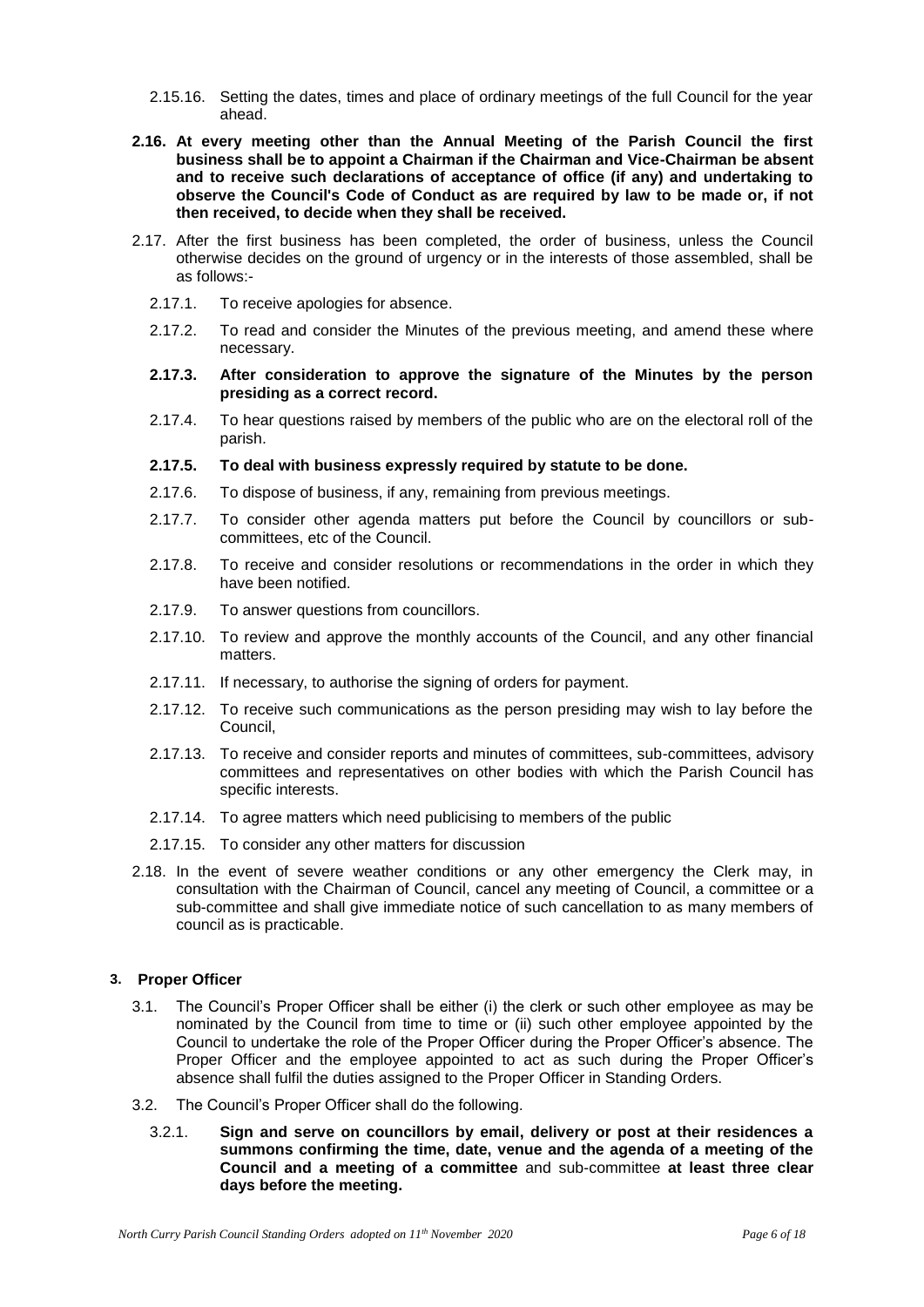- **3.2.2. Give public notice of the time, date, venue and agenda at least three clear days before a meeting of the Council or a meeting of a committee** or a sub- committee **(provided that the public notice with agenda of an extraordinary meeting of the Council convened by councillors is signed by them).**
- 3.2.3. Subject to Standing Orders 4.1 to 4.5 below, include in the agenda all motions in the order received unless a councillor has given written notice at least six clear days before the meeting confirming his withdrawal of it.
- **3.2.4. Convene a meeting of full Council for the election of a new Chairman of the Council, occasioned by a casual vacancy in his office, in accordance with Standing Order 3.2.1 above.**
- 3.2.5. Make available for inspection the minutes of meetings.
- **3.2.6. Receive and retain copies of byelaws made by other local authorities.**
- **3.2.7. Receive and retain declarations of acceptance of office from councillors.**
- 3.2.8. Retain a copy of every councillor's register of interests and any changes to it and keep copies of the same available for inspection.
- 3.2.9. Keep proper records required before and after meetings;
- 3.2.10. Process all requests made under the Freedom of Information legislation and Data Protection legislation, in accordance with and subject to the Council's procedures relating to the same.
- 3.2.11. Receive and send general correspondence and notices on behalf of the Council except where there is a resolution to the contrary.
- 3.2.12. Manage the organisation, storage of and access to information held by the Council in paper and electronic form.
- 3.2.13. Arrange for legal deeds to be signed by two councillors and witnessed.
- 3.2.14. Arrange for the prompt authorisation, approval, and instruction regarding any payments to be made by the Council in accordance with the Council's Financial Regulations.
- 3.2.15. Record every planning application notified to the Council and the Council's response to the local planning authority in a book for such purpose;
- 3.2.16. Refer a planning application received by the Council to the Chairman or in his absence Vice-Chairman (if any) of the Planning Committee within two working days of receipt to facilitate an extraordinary meeting if the nature of a planning application requires consideration before the next ordinary meeting of the Planning Committee.
- 3.2.17. Action or undertake activity or responsibilities instructed by resolution or contained in Standing Orders.
- 3.2.18. Declare any casual vacancy arising in the office of councillor following resignation, ceasing to be qualified, disqualification or loss of office due to failure to attend; and then to carry out the necessary steps to proceed towards the filling of the vacancy as appropriate.

# **4. Motions requiring written notice**

- 4.1. In accordance with Standing Order 3.2.3 above, no motion may be moved at a meeting unless it is included in the agenda and the mover has given written notice of its wording to the Council's Proper Officer at least eight clear days before the next meeting.
- 4.2. The Proper Officer may, before including a motion in the agenda received in accordance with Standing Order 4.1 above, correct obvious grammatical or typographical errors in the wording of the motion.
- 4.3. If the Proper Officer considers the wording of a motion received in accordance with Standing Order 4.1 above is not clear in meaning, the motion shall be rejected until the mover of the motion resubmits it in writing to the Proper Officer in clear and certain language at least six clear days before the meeting.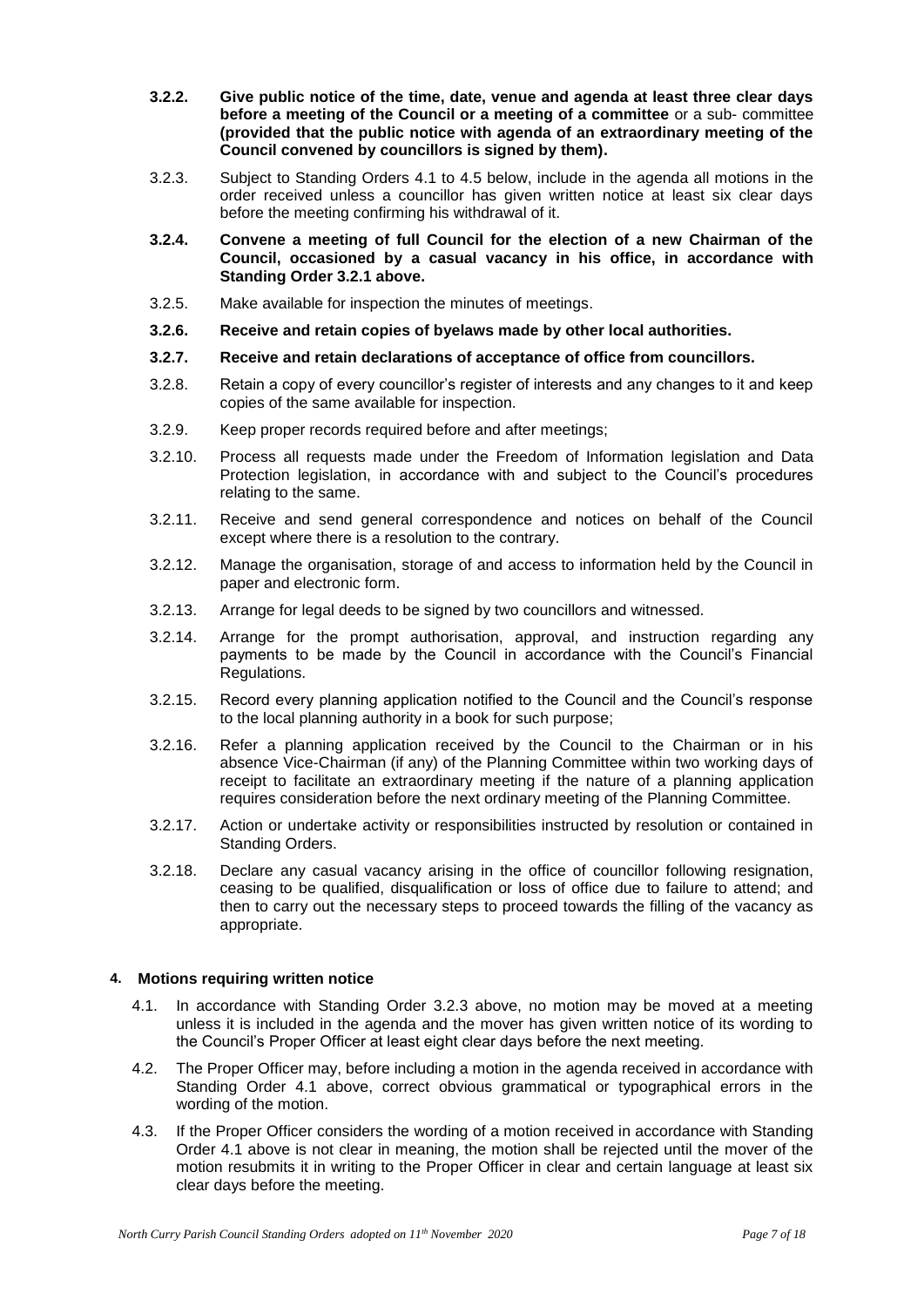- 4.4. If the wording or nature of a proposed motion is considered unlawful or improper, the Proper Officer shall consult with the Chairman of the forthcoming meeting or, as the case may be, the Councillors who have convened the meeting, to consider whether the motion shall be included or rejected in the agenda.
- 4.5. Having consulted the Chairman or councillors pursuant to Standing Order 4.4 above, the decision of the Proper Officer as to whether or not to include the motion in the agenda shall be final.
- 4.6. Notice of every motion received in accordance with the Council's Standing Orders shall be numbered in the order received and shall be entered in a book, which shall be open to inspection by all councillors.
- 4.7. Every motion rejected in accordance with the Council's Standing Orders shall be duly recorded with a note by the Proper Officer giving reasons for its rejection in a book for that purpose, which shall be open to inspection by all councillors.
- 4.8. Every motion and resolution shall relate to the Council's statutory functions, powers and lawful obligations or shall relate to an issue which specifically affects the Council's area or its residents.

# **5. Motions not requiring written notice**

- 5.1. Motions in respect of the following matters may be moved without written notice.
	- 5.1.1. To appoint a person to preside at a meeting.
	- 5.1.2. To approve the absences of councillors.
	- 5.1.3. To approve the accuracy of the minutes of the previous meeting.
	- 5.1.4. To correct an inaccuracy in the minutes of the previous meeting.
	- 5.1.5. To dispose of business, if any, remaining from the last meeting.
	- 5.1.6. To alter the order of business on the agenda for reasons of urgency or expedience.
	- 5.1.7. To proceed to the next business on the agenda.
	- 5.1.8. To close or adjourn debate.
	- 5.1.9. To refer by formal delegation a matter to a committee or to a sub-committee or an employee.
	- 5.1.10. To appoint a committee or sub-committee or any councillors (including substitutes) thereto.
	- 5.1.11. To receive nominations to a committee or sub-committee.
	- 5.1.12. To dissolve a committee or sub-committee.
	- 5.1.13. To note the minutes of a meeting of a committee or sub-committee.
	- 5.1.14. To consider a report and/or recommendations made by a committee or a subcommittee or an employee.
	- 5.1.15. To consider a report and/or recommendations made by an employee, professional advisor, expert or consultant.
	- 5.1.16. To authorise legal deeds to be signed by two councillors and witnessed.
	- 5.1.17. To authorise the payment of monies up to £500 and of all staff salaries.
	- 5.1.18. To amend a motion relevant to the original or substantive motion under consideration which shall not have the effect of nullifying it.
	- 5.1.19. To extend the time limit for speeches.
	- 5.1.20. To exclude the press and public for all or part of a meeting.
	- 5.1.21. To silence or exclude from the meeting a Councillor or a member of the public for disorderly conduct.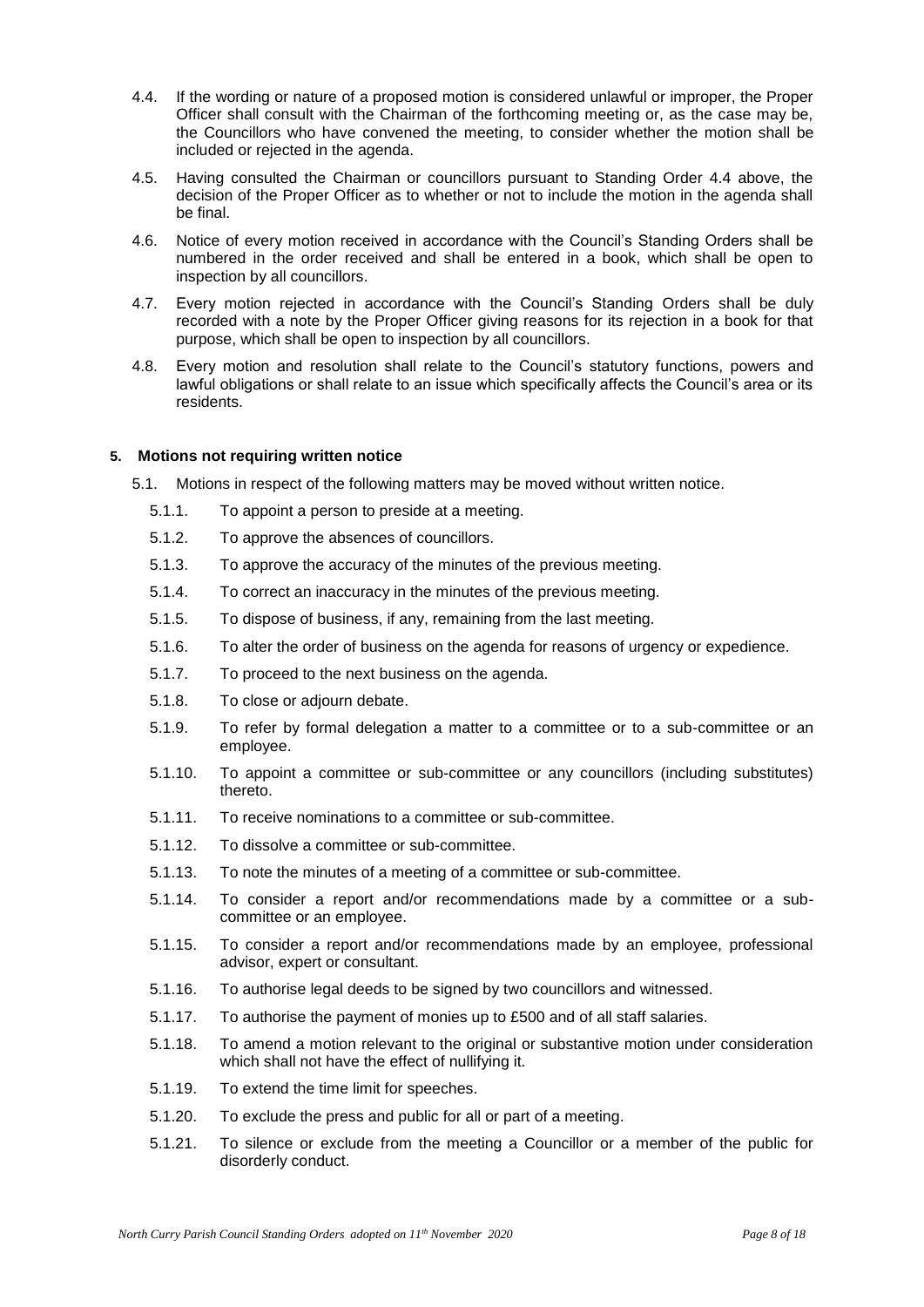5.1.22. To give the consent of the Council if such consent is required by Standing Orders.

# **5.1.23. To suspend any Standing Order except those which are mandatory by law.**

- 5.1.24. To adjourn the meeting.
- 5.1.25. To appoint representatives to outside bodies and to make arrangements for those representatives to report back the activities of outside bodies.
- 5.1.26. To answer questions from councillors.
- 5.2. If a motion falls within the terms of reference of a committee or sub-committee or within the delegated powers conferred on an employee, a referral of the same may be made to such committee or sub-committee or employee provided that the Chairman may direct for it to be dealt with at the present meeting for reasons of urgency or expedience.

# **6. Rules of debate**

- 6.1. Motions included in an agenda shall be considered in the order that they appear on the agenda unless the order is changed at the Chairman's direction for reasons of expedience.
- 6.2. Subject to Standing Orders 4.1 to 4.5 above, a motion shall not be considered unless it has been proposed and seconded.
- 6.3. Subject to Standing Order 3.2.3 above, a motion included in an agenda not moved by the councillor who tabled it, may be treated as withdrawn.
- 6.4. A motion to amend an original or substantive motion shall not be considered unless proper notice has been given after the original or substantive motion has been seconded and notice of such amendment, shall, if required by the Chairman, be reduced to writing and handed to the Chairman who shall determine the order in which they are considered.
- 6.5. A Councillor may move amendments to his own motion. If a motion has already been seconded, an amendment to it shall be with the consent of the seconder.
- 6.6. Any amendment to a motion shall be either:
	- 6.6.1. to leave out words;
	- 6.6.2. to add words;
	- 6.6.3. to leave out words and add other words.
- 6.7. A proposed or carried amendment to a motion shall not have the effect of rescinding the original or substantive motion under consideration.
- 6.8. Only one amendment shall be moved and debated at a time, the order of which shall be directed by the Chairman. No further amendment to a motion shall be moved until the previous amendment has been disposed of.
- 6.9. Subject to Standing Order 6.8 above, one or more amendments may be discussed together if the Chairman considers this expedient but shall be voted upon separately.
- 6.10. Pursuant to Standing Order 6.8 above, the number of amendments to an original or substantive motion, which may be moved by a councillor, is limited to one.
- 6.11. If an amendment is not carried, other amendments shall be moved in the order directed by the Chairman.
- 6.12. If an amendment is carried, the original motion, as amended, shall take the place of the original motion and shall become the substantive motion upon which any further amendment may be moved.
- 6.13. The mover of a motion or the mover of an amendment shall have a right of reply, not exceeding three minutes.
- 6.14. Where a series of amendments to an original motion are carried, the mover of the original motion shall have a right of reply in respect of the substantive motion at the very end of debate and immediately before it is put to the vote.
- 6.15. Subject to Standing Orders 6.13 and 6.14 above, a councillor may not speak further in respect of any one motion except to speak once on an amendment moved by another councillor or to make a point of order or to give a personal explanation.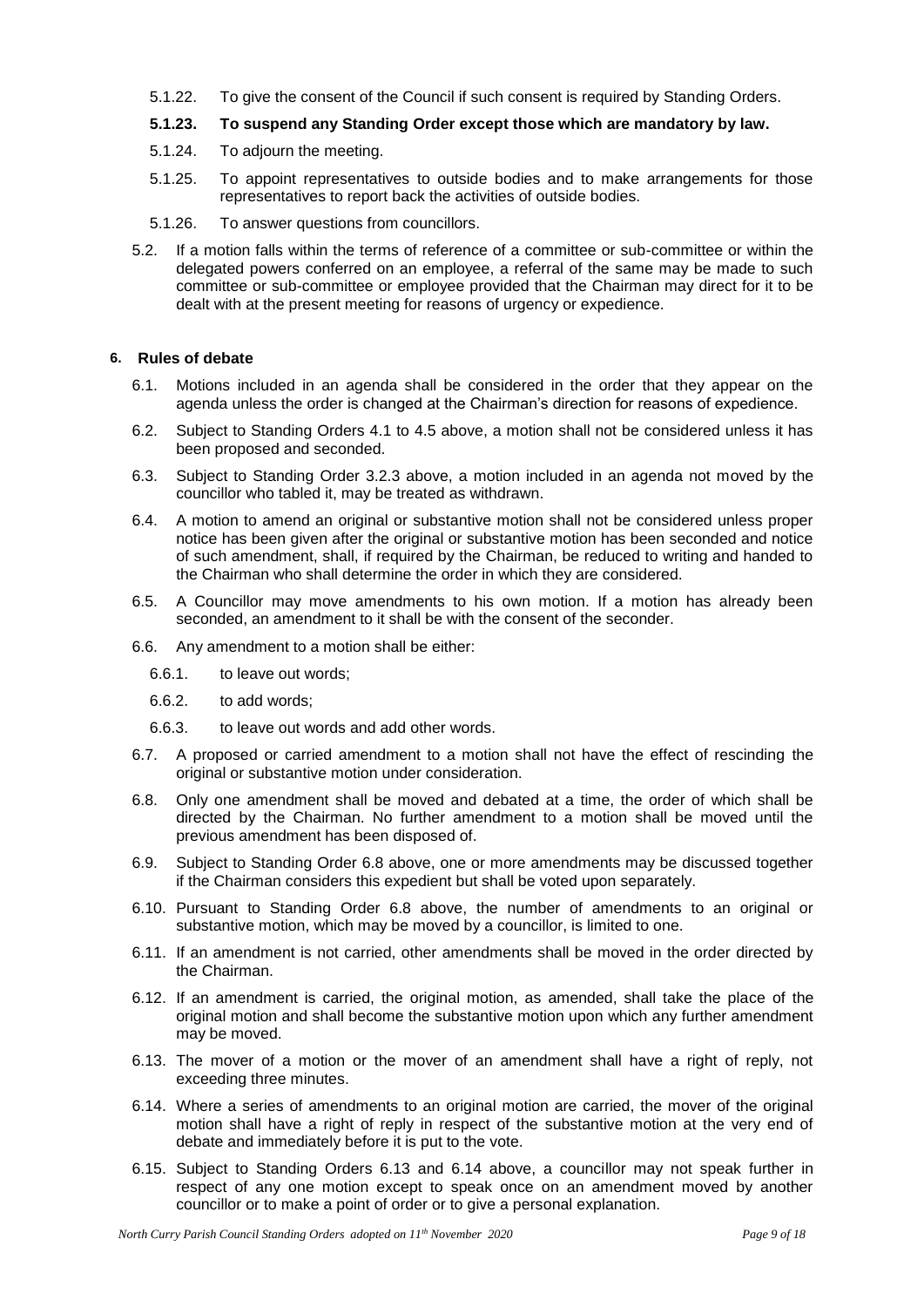- 6.16. During the debate of a motion, a councillor may interrupt only on a point of order or a personal explanation and the councillor who was interrupted shall stop speaking. A Councillor raising a point of order shall identify the Standing Order which he considers has been breached or specify the irregularity in the meeting he is concerned by.
- 6.17. A point of order shall be decided by the Chairman and his decision shall be final.
- 6.18. With the consent of the seconder and/or of the meeting, a motion or amendment may be withdrawn by the proposer. A councillor shall not speak upon the said motion or amendment unless permission for the withdrawal of the motion or amendment has been refused.
- 6.19. Subject to Standing Order 6.15 above, when a councillor's motion is under debate no other motion shall be moved except:
	- 6.19.1. to amend the motion;
	- 6.19.2. to proceed to the next business;
	- 6.19.3. to adjourn the debate;
	- 6.19.4. to put the motion to a vote;
	- 6.19.5. to ask a person to be silent or for him to leave the meeting;
	- 6.19.6. to refer a motion to a committee or sub-committee for consideration;
	- 6.19.7. to exclude the public and press;
	- 6.19.8. to adjourn the meeting;
	- 6.19.9. to suspend any Standing Order, except those which are mandatory.
- 6.20. In respect of Standing Order 6.19.4 above, the Chairman shall first be satisfied that the motion has been sufficiently debated before it is seconded and put to the vote. The Chairman shall call upon the mover of the motion under debate to exercise or waive his right of reply and shall put the motion to the vote after that right has been exercised or waived. The adjournment of a debate or of the meeting shall not prejudice the mover's right of reply at the resumption.

#### **7. Code of Conduct**

- 7.1. All councillors and non-councillors with voting rights shall observe the Code of Conduct adopted by the Council.
- 7.2. All councillors shall undertake training in the Code of Conduct within six months of the delivery of their declaration of acceptance of office.
- 7.3. Unless he has been granted a dispensation, a councillor or non-councillor with voting rights shall withdraw from a meeting when it is considering a matter in which he has a disclosable pecuniary interest. He may return to the meeting after it has considered the matter in which he had the interest.
- 7.4. Unless he has been granted a dispensation, a councillor or non-councillor with voting rights shall withdraw from a meeting when it is considering a matter in which he has another interest if so required by the council's code of conduct. He may return to the meeting after it has considered the matter in which he had the interest.
- 7.5. Dispensation requests shall be in writing and submitted to the Proper Officer as soon as possible before the meeting, or failing that, at the start of the meeting for which the dispensation is required.
- 7.6. A decision as to whether to grant a dispensation shall be made by a meeting of the council, or committee or sub-committee for which the dispensation is required and that decision is final.
- 7.7. A dispensation request shall confirm:
	- i. the description and the nature of the disclosable pecuniary interest or other interest to which the request for the dispensation relates;
	- ii.whether the dispensation is required to participate at a meeting in a discussion only or a discussion and a vote;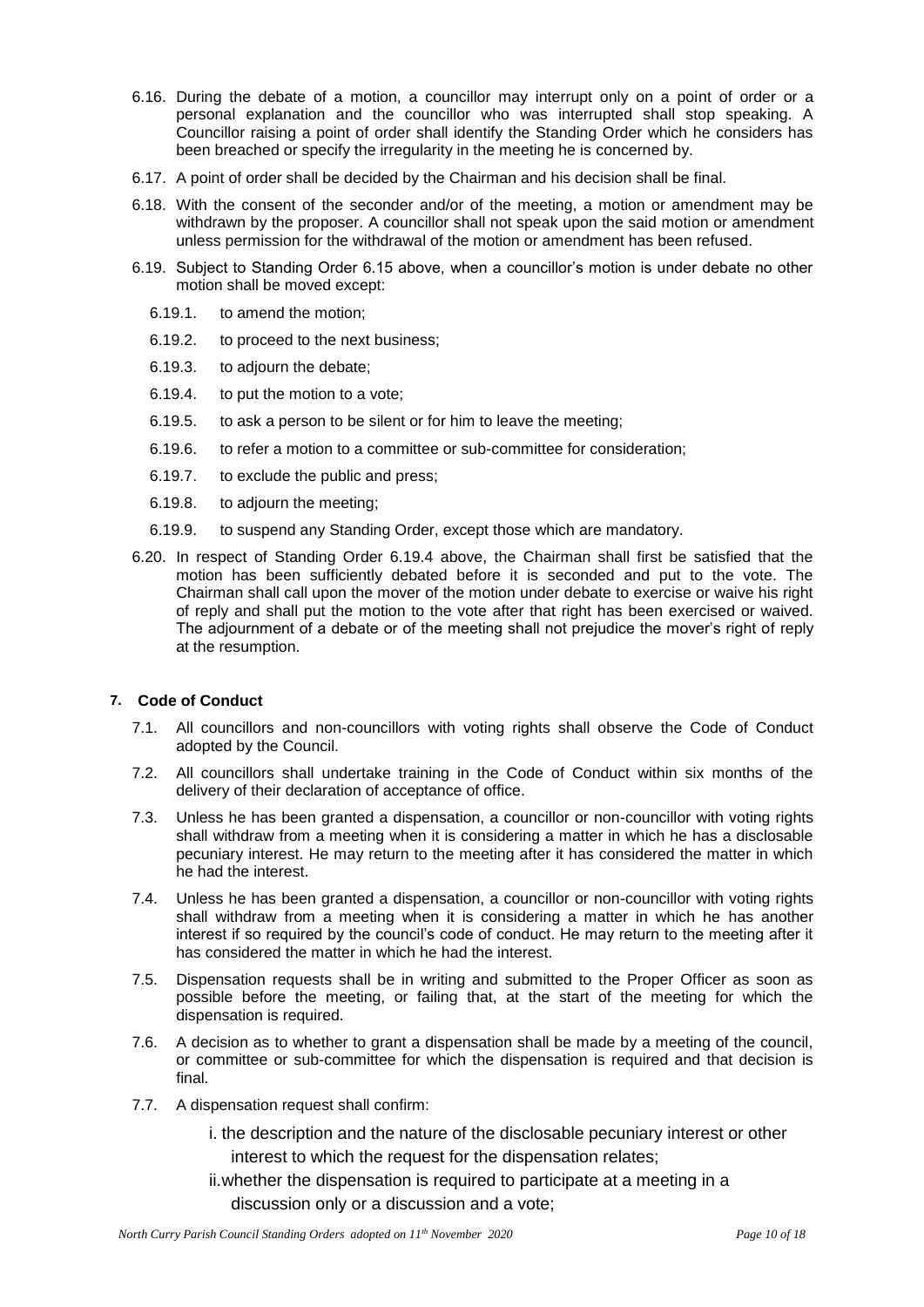- iii. the date of the meeting or the period (not exceeding four years) for which the dispensation is sought; and
- iv. an explanation as to why the dispensation is sought.
- 7.8. Subject to standing orders 7.5 and 7.7 above, dispensations requests shall be considered at the beginning of the meeting of the council, or committee or a sub-committee for which the dispensation is required.
- 7.9. A dispensation may be granted in accordance with standing order 7.6 above if having regard to all relevant circumstances the following applies:
	- **i.without the dispensation the number of persons prohibited from participating in the particular business would be so great a proportion of the meeting transacting the business as to impede the transaction of the business or**
	- **ii. granting the dispensation is in the interests of persons living in the council's area or it is otherwise appropriate to grant a dispensation**

# **8. Questions**

- 8.1. A councillor may seek an answer to a question concerning any business of the Council provided seven clear days notice of the question has been given to the Proper Officer.
- 8.2. Questions not related to items of business on the agenda for a meeting shall only be asked during the part of the meeting set aside for such questions.
- 8.3. Every question shall be put and answered without discussion.

#### **9. Minutes**

- 9.1. **If the Council's gross annual income or expenditure (whichever is higher) does not exceed £25,000, it shall publish draft minutes on a website which is publicly accessible and free of charge not later than one month after the meeting has taken place.**
- 9.2. If a copy of the draft minutes of a preceding meeting has been circulated to councillors no later than the day of service of the summons to attend the scheduled meeting they shall be taken as read.
- 9.3. No discussion of the draft minutes of a preceding meeting shall take place except in relation to their accuracy. A motion to correct an inaccuracy in the minutes shall be raised in accordance with Standing Order 5.1.4 above.
- 9.4. Minutes, including any amendment to correct their accuracy, shall be confirmed by resolution and shall be signed by the Chairman of the meeting and stand as an accurate record of the meeting to which the minutes relate.
- 9.5. If the Chairman of the meeting does not consider the minutes to be an accurate record of the meeting to which they relate, he shall sign the minutes and include a paragraph in the following terms or to the same effect:

"The Chairman of this meeting does not believe that the minutes of the meeting of the ( ) held on [date] in respect of ( ) were a correct record but his view was not upheld by the majority of the ( ) and the minutes are confirmed as an accurate record of the proceedings."

9.6. Upon a resolution which confirms the accuracy of the minutes of a meeting, any previous draft minutes or recordings of the meeting shall be destroyed.

# **10. Disorderly conduct**

- 10.1. No person shall obstruct the transaction of business at a meeting or behave offensively or improperly.
- 10.2. If, in the opinion of the Chairman, there has been a breach of Standing Order 10.1 above, the Chairman shall express that opinion and thereafter any councillor (including the Chairman) may move that the person be silenced or excluded from the meeting, and the motion, if seconded, shall be put forthwith and without discussion.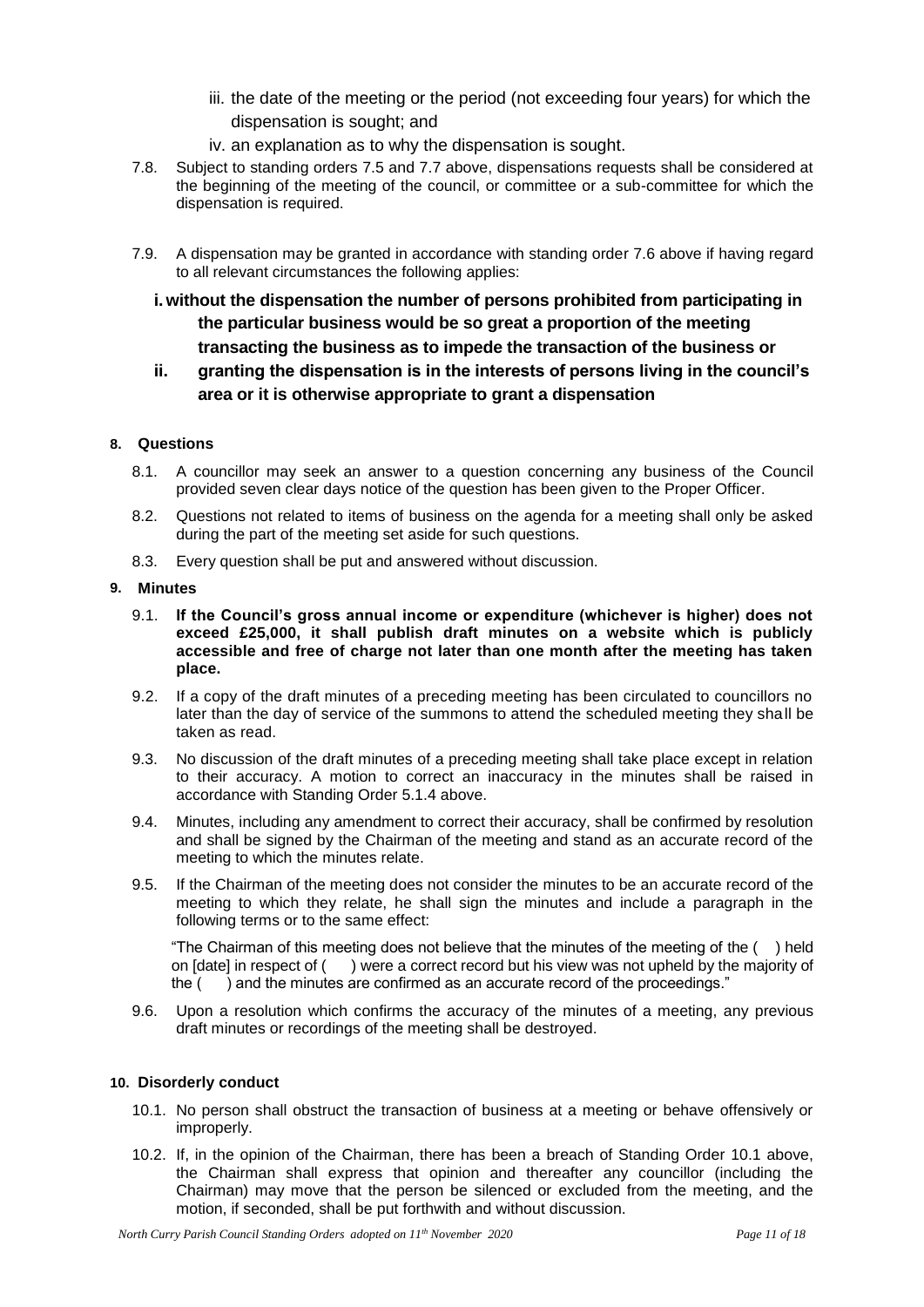10.3. If a resolution made in accordance with Standing Order 10.2 above, is disobeyed, the Chairman may take such further steps as may reasonably be necessary to enforce it and/or he may adjourn the meeting.

## **11. Rescission of previous resolutions**

- 11.1. A resolution (whether affirmative or negative) of the Council shall not be reversed within six months except either by a special motion, the written notice whereof bears the names of at least seven councillors of the Council, or by a motion moved in pursuance of the report or recommendation of a committee.
- 11.2. When a special motion or any other motion moved pursuant to Standing Order 11.1 above has been disposed of, no similar motion may be moved within a further six months.

# **12. Voting on appointments**

- 12.1. Where more than two persons have been nominated for a position to be filled by the Council and none of those persons has received an absolute majority of votes in their favour, the name of the person having the least number of votes shall be struck off the list and a fresh vote taken. This process shall continue until a majority of votes is given in favour of one person. Any tie may be settled by the Chairman's casting vote.
- 12.2. If the Council wishes, it may use a secret ballot when voting on appointments.

# **13. Expenditure**

- 13.1. Any expenditure incurred by the Council shall be in accordance with the Council's Financial Regulations.
- **13.2. The Council's Financial Regulations shall be reviewed once a year.**
- 13.3. **The Council's Financial Regulations may make provision for the authorisation of the payment of money in exercise of any of the Council's functions to be delegated to a committee, sub-committee or to an employee.**

#### **14. Execution and sealing of legal deeds**

- 14.1. A legal deed shall not be executed on behalf of the Council unless the same has been authorised by a resolution.
- **14.2. In accordance with a resolution made under Standing Order 14.1 above, any two members of the Council, may sign, on behalf of the Council, any deed required by law and the Proper Officer shall witness their signatures.**

# **15. Committees and Sub-Committees**

- 15.1. The Council may, at its Annual Meeting, appoint a Planning Committee and other standing committees and may at any other time appoint such other committees as may be necessary, and:
	- 15.1.1. shall determine their terms of reference;
	- 15.1.2. may permit committees to determine the dates of their meetings;
	- 15.1.3. shall appoint and determine the term of office of councillor or non-councillor members of such a committee (unless the appointment of non-councillors is prohibited by law) so as to hold office no later than the next Annual Meeting; [non-councillors may not be members of the Finance Committee] [(unless the Council determines otherwise)
	- 15.1.4. may appoint substitute councillors to a committee whose role is to replace ordinary councillors at a meeting of a committee if ordinary councillors of the committee have confirmed to the Proper Officer one day before the meeting that they are unable to attend;
	- 15.1.5. an ordinary member of a committee who has been replaced at a meeting by a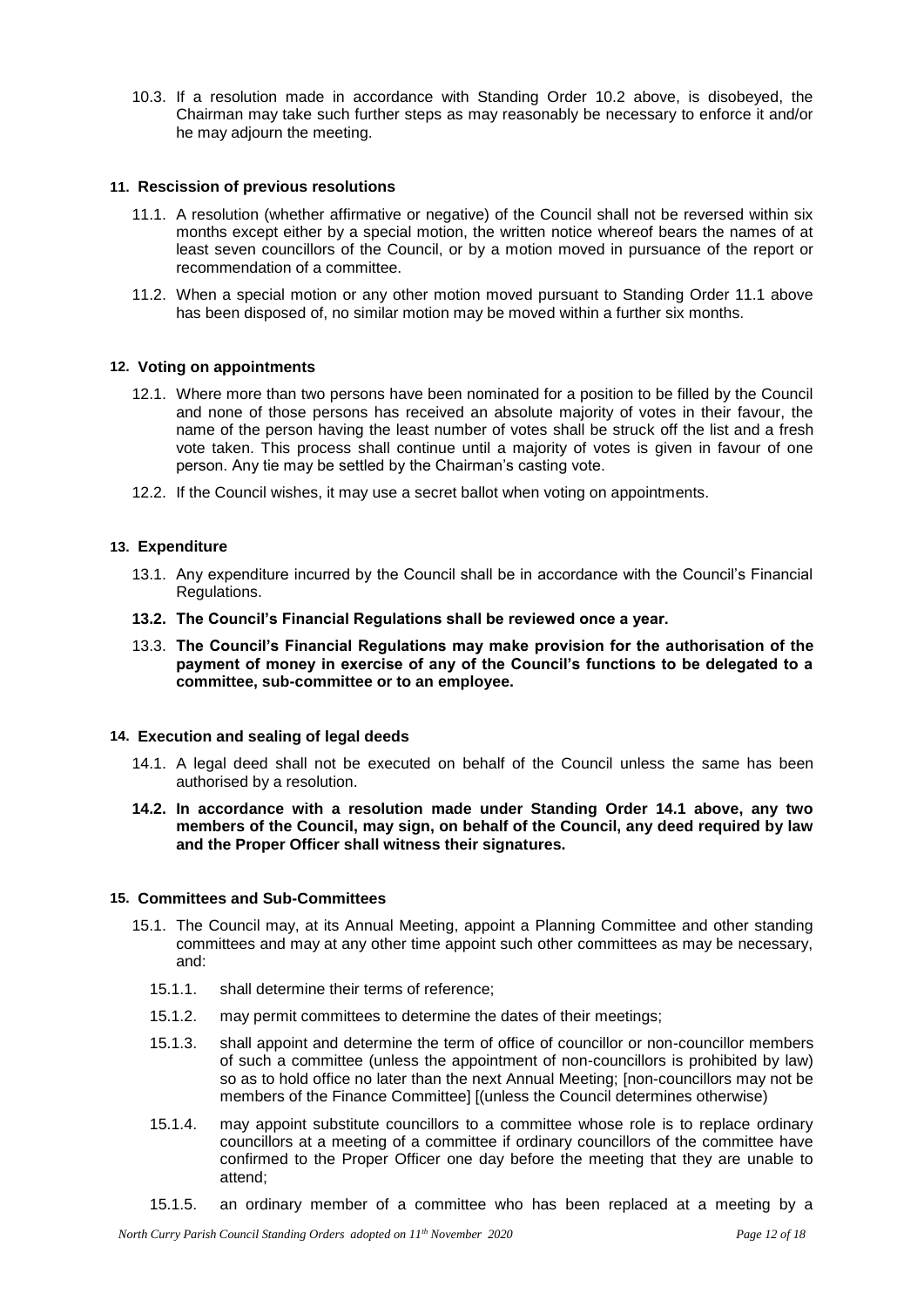substitute member (in accordance with Standing Order 15.1.4 above) shall not be permitted to participate in debate or vote on business at that meeting and may only speak during any public participation session during the meeting;

- 15.1.6. may in accordance with Standing Orders, dissolve a committee at any time.
- 15.2. Every committee shall at its first meeting before proceeding to any other business, elect a Chairman and may elect a Vice-Chairman who shall hold office until the next Annual Meeting of the council, and shall settle its programme of meetings for the year
- 15.3. The Chairman and Vice Chairman of Council may elect to be a voting member of any committee or sub-committee other than the Staffing Committee.
- 15.4. Except where ordered by the Council in the case of a committee, or by the Council or by the appropriate committee in the case of a sub-committee, the quorum of a committee or subcommittee shall be one-half of its members.
- 15.5. The Standing Orders on rules of debate (except those parts relating to speaking more than once) and the Standing Order on interests of members in contracts and other matters shall apply to committee and sub-committee meetings.
- 15.6. Unless there is a Council resolution to the contrary, every committee may appoint a subcommittee whose terms of reference and members shall be determined by resolution of the committee.
- 15.7. Chairmen of committees and sub-committees shall in the case of an equality of votes have a second or casting vote.
- 15.8. A member who has proposed a resolution, which has been referred to any committee of which he is not a member, may explain his resolution to the committee but shall not vote.

# **16. Other committees**

The Council will appoint a councillor, or other suitable parishioner, to represent them on any management committee of any body that leases assets from the Council. These representatives will be expected to report to the Council at least three times a year on the activities of such management committees and bodies.

#### **17. Extraordinary meetings**

- **17.1. The Chairman of the Council may convene an extraordinary meeting of the Council at any time.**
- 17.2. **If the Chairman of the Council does not or refuses to call an extraordinary meeting of the Council within seven days of having been requested to do so by two councillors, those two councillors may convene an extraordinary meeting of the Council. The statutory public notice giving the time, venue and agenda for such a meeting must be signed by the two councillors.**
- 17.3. The Chairman of a committee (or a sub-committee) may convene an extraordinary meeting of the committee or sub-committee at any time.
- 17.4. If the Chairman of a committee (or a sub-committee) does not or refuses to call an extraordinary meeting within seven days of having been requested by to do so by seven councillors, those seven councillors may convene an extraordinary meeting of a committee (or a sub-committee). The statutory public notice giving the time, venue and agenda for such a meeting must be signed by the seven councillors.

## **18. Advisory committees**

- 18.1. The Council may appoint advisory committees comprised of a number of councillors and non-councillors.
- 18.2. Advisory committees and any sub-committees may consist wholly of persons who are noncouncillors.
- 18.3. The Clerk shall inform the members of each advisory committee of the terms of reference of the committee which will be determined by the Council.
- 18.4. An advisory committee may make recommendations and give notice thereof to the Council.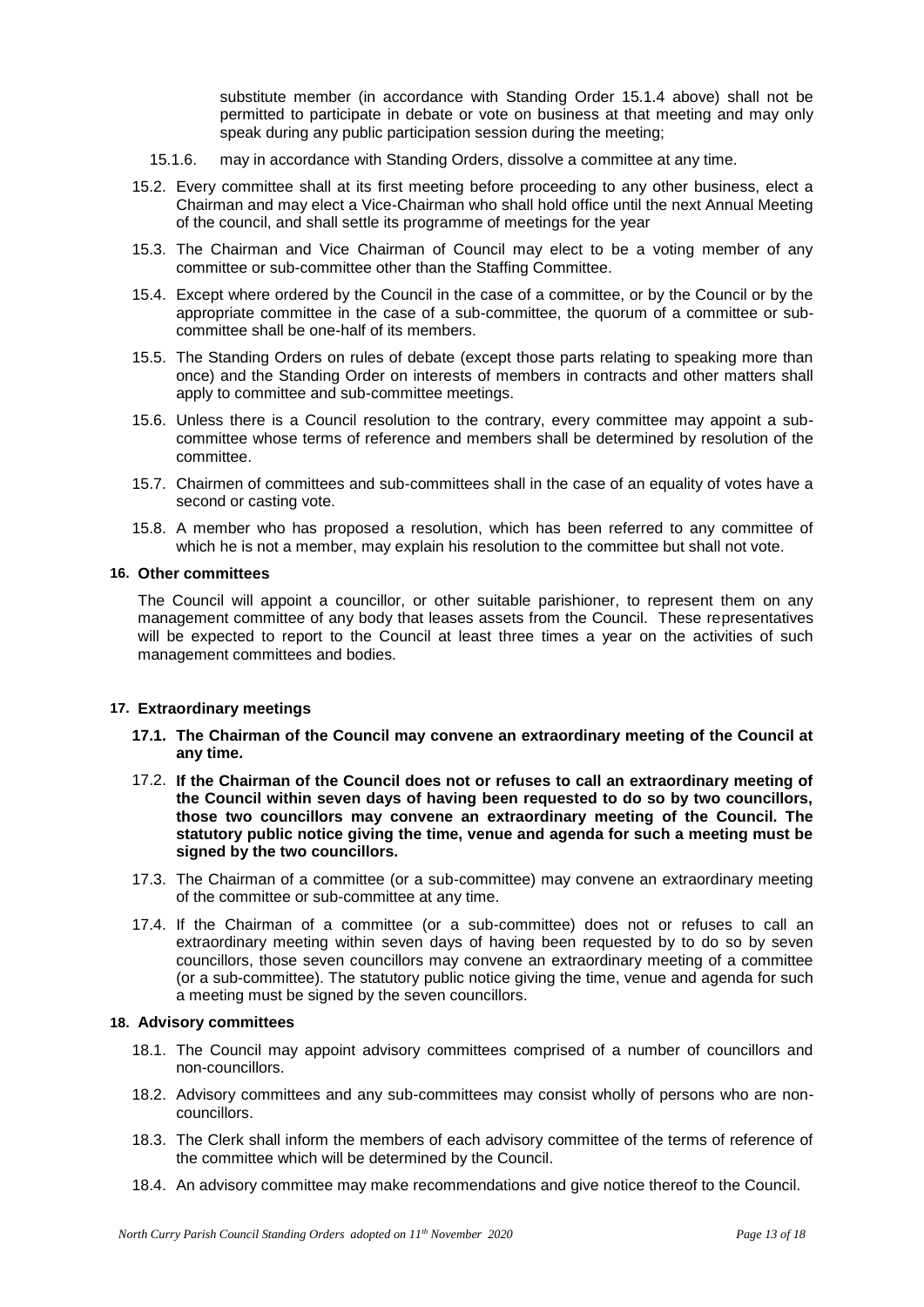18.5. The Chairman and Vice-Chairman of the Council shall be members of every advisorycommittee appointed by the Council unless they signify that they do not wish to serve, and shall, ex-officio, be voting members of every advisory committee.

## **19. Accounts and Financial Statement**

- 19.1. All payments by the Council shall be authorised, approved and paid in accordance with the Council's Financial Regulations, which shall be reviewed at least annually.
- 19.2. The Responsible Financial Officer shall supply to each councillor as soon as practicable after 31 March, 30 June, 30 September and 31 December in each year a statement summarising the Council's receipts and payments for the each quarter and the balances held at the end of a quarter. This statement should include a comparison with the budget for the financial year. A Financial Statement prepared on the appropriate accounting basis (receipts and payments, or income and expenditure) for a year to 31 March shall be presented to each councillor before the end of the following month of May. The Accounting Statements of the Council (which are subject to external audit), including the annual governance statement, shall be presented to Council for formal approval before 30 June.

#### **20. Estimates/precepts**

- 20.1. The Council shall approve written estimates for the coming financial year at its meeting before the end of January.
- 20.2. Any committee desiring to incur expenditure shall give the Proper Officer a written estimate of the expenditure recommended for the coming year no later than October.

## **21. Canvassing of and recommendations by councillors**

- 21.1. Canvassing councillors or the members of a committee or sub-committee, directly or indirectly, for appointment to or by the Council shall disqualify the candidate from such an appointment. The Proper Officer shall disclose the requirements of this Standing Order to every candidate.
- 21.2. A councillor or a member of a committee or sub-committee shall not solicit a person for appointment to or by the Council or recommend a person for such appointment or for promotion; but, nevertheless, any such person may give a written testimonial of a candidate's ability, experience or character for submission to the Council with an application for appointment.
- 21.3. This Standing Order shall apply to tenders as if the person making the tender were a candidate for an appointment.

#### **22. Inspection of documents**

22.1. Subject to Standing Orders to the contrary or in respect of matters which are confidential, a councillor may, for the purpose of his official duties (but not otherwise), inspect any document in the possession of the Council or a committee or a sub-committee, and request a copy for the same purpose. The minutes of meetings of the Council, its committees or subcommittees shall be available for inspection by councillors.

#### **23. Unauthorised activities**

- 23.1. Unless authorised by a resolution, no individual councillor shall in the name or on behalf of the Council, a committee or a sub-committee:
	- 23.1.1. inspect any land and/or premises which the Council has a right or duty to inspect; or
	- 23.1.2. issue orders, instructions or directions.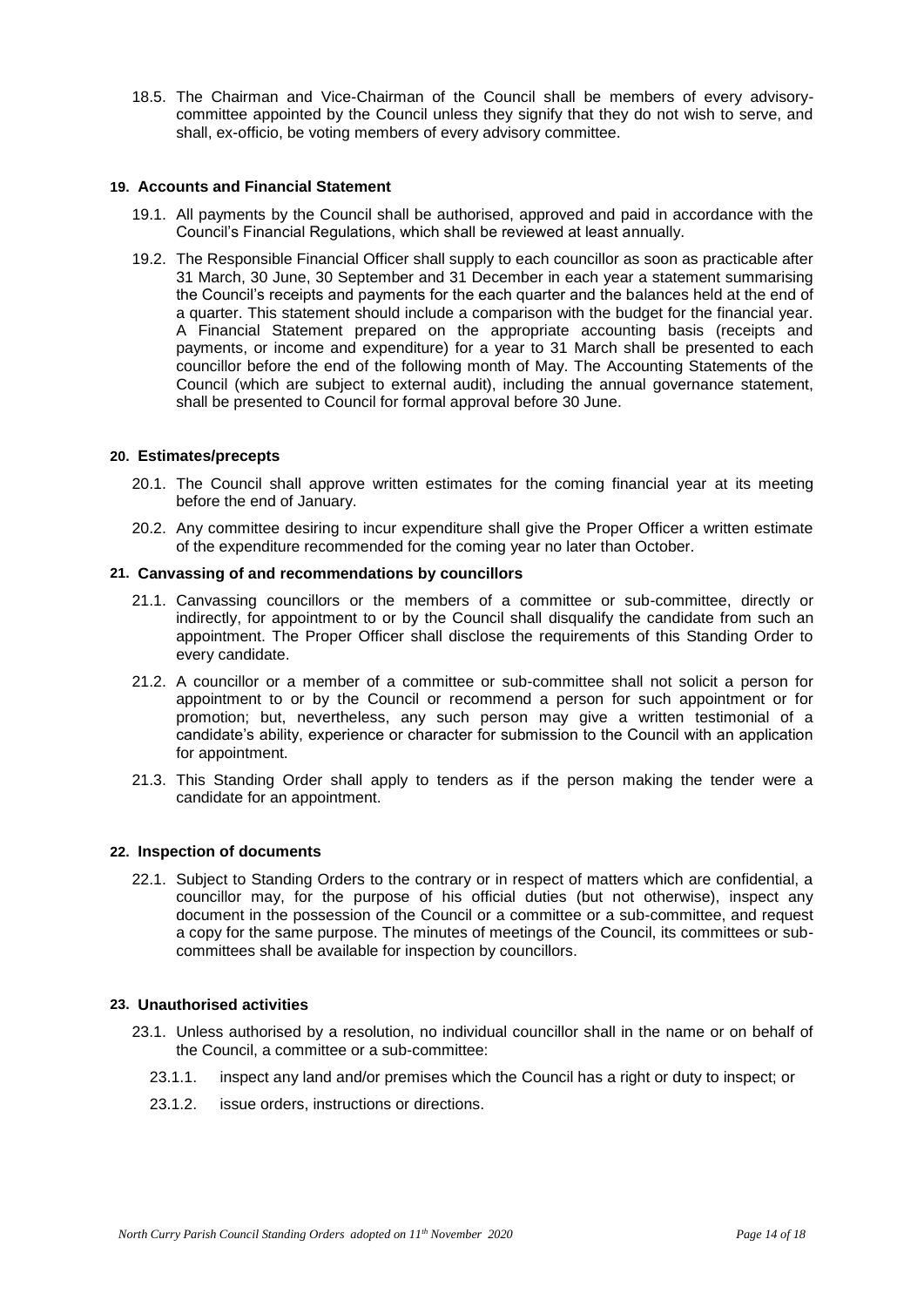#### **24. Confidential business**

- 24.1. Councillors shall not disclose information given in confidence or which they believe, or ought to be aware is of a confidential nature.
- 24.2. A councillor in breach of the provisions of Standing Order 24.1 above may be removed from a committee or a sub-committee by a resolution of the Council.

## **25. General Power of Competence (GPC)**

- **25.1. Before exercising the General Power of Competence (GPC), a meeting of the full Council shall have passed a resolution to confirm it has satisfied the prescribed statutory criteria required to qualify as an eligible parish council.**
- **25.2. The Council's period of eligibility begins on the date that the resolution under Standing Order 25.1 above was made and expires on the day before the Annual Meeting of the Council that takes place in a year of ordinary elections.**
- **25.3. After the expiry of its preceding period of eligibility, or if the Council ceases to be eligible to exercise the GPC, the Council continues to be an eligible council solely for the purpose of completing any activity undertaken in the exercise of the GPC which was not completed before the expiry of the Council's preceding period of eligibility referred to in Standing Order 25.2 above.**

#### **26. Matters affecting council employees**

- 26.1. If a meeting considers any matter personal to a Council employee, it shall not be considered until the Council has decided whether or not the press and public shall be excluded pursuant to Standing Order 1.3 above. It shall also consider whether other councillors shall be excluded to ensure proper process in any Appeal.
- 26.2. Subject to the Council's policy regarding absences from work, the Council's most senior employee shall notify the Chairman of or, in his absence, the Vice-Chairman of any absence occasioned by illness or urgency.
- 26.3. The Chairman or in his absence, the Vice-Chairman shall upon a resolution conduct a review of the performance and/or appraisal of the Clerk and shall keep a written record of it. The review and/or appraisal shall be reported back and shall be subject to approval by resolution by the Council.
- 26.4. Subject to the Council's policy regarding the handling of grievance matters, the Council's most senior employee shall contact the Chairman or in his absence, the Vice-Chairman in respect of an informal or formal grievance matter, and this matter shall be reported back and progressed by resolution of the Employment Law Grievance Disciplinary Panel.
- 26.5. Subject to the Council's policy regarding the handling of grievance and disciplinary matters, if an informal or formal grievance matter raised by Clerk relates to the Chairman or Vice-Chairman, this shall be communicated to another member of the Council, which shall be reported back and progressed by resolution of the Employment Law Grievance Disciplinary Panel.
- 26.6. Any persons responsible for all or part of the management of Council employees shall keep written records of all meetings relating to their performance, and capabilities, grievance and disciplinary matters.
- 26.7. The Council shall keep written records relating to employees secure. All paper records shall be secured under lock and electronic records shall be password protected.
- 26.8. Records documenting reasons for an employee's absence due to ill health or details of a medical condition shall be made available only to those persons with responsibility for the same.
- 26.9. Only persons with line management responsibilities shall have access to employee records referred to in Standing Orders 26.7 and 26.8 above if so justified.
- 26.10.Access and means of access by keys and/or computer passwords to records of employment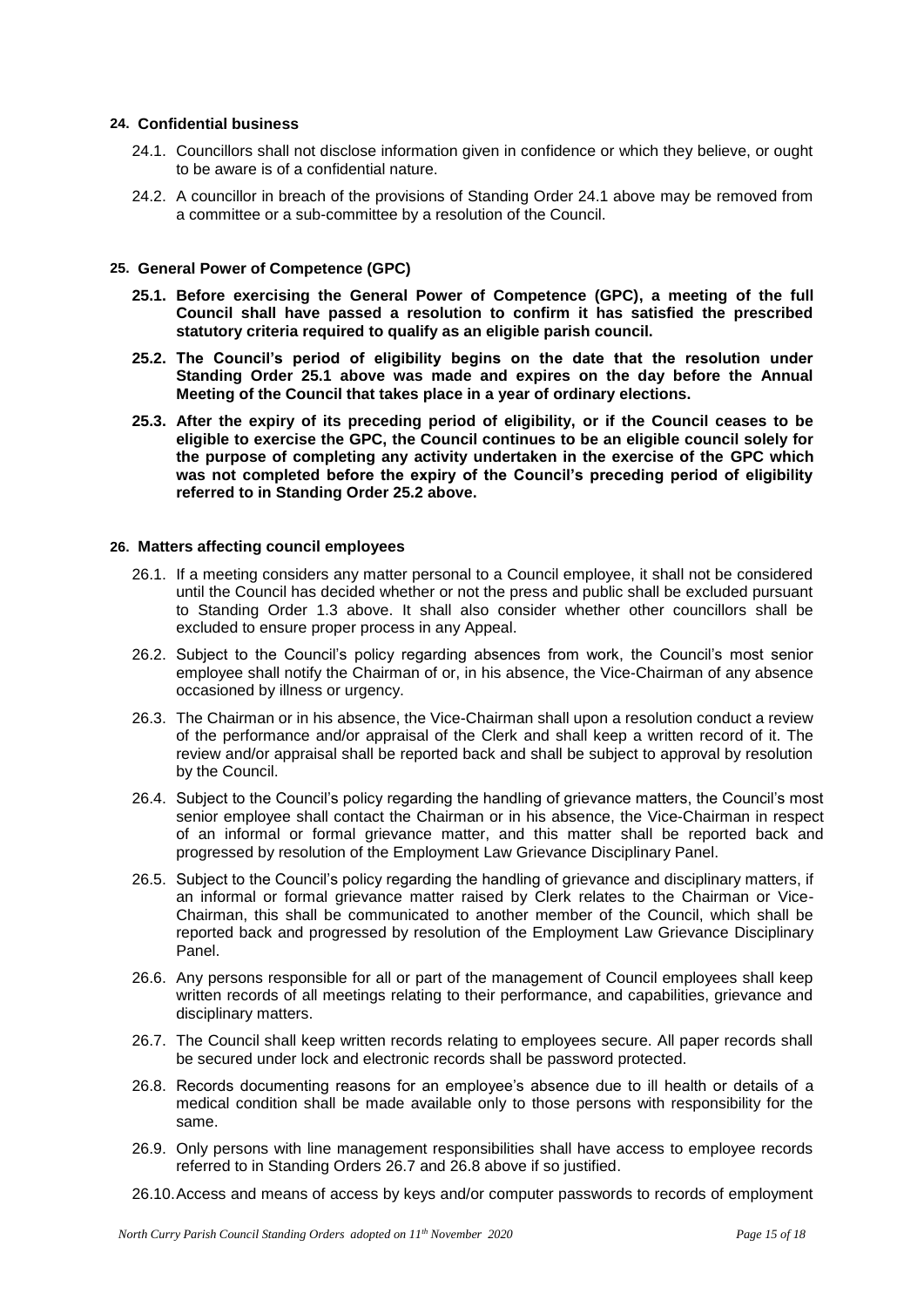referred to in Standing Orders 26.7 and 26.8 above shall be provided only to the Clerk and/or the Chairman of the Council.

## **27. Freedom of Information Act 2000**

- **27.1. In accordance with freedom of information legislation, the Council shall publish information in accordance with its publication scheme and respond to requests for information held by the Council.**
- **27.2.** [*If gross annual income or expenditure (whichever is higher) does not exceed £25,000*] **The Council shall publish information in accordance with the requirements of the Smaller Authorities (Transparency Requirements) (England) Regulations 2015.**
- 27.3. Correspondence from, and notices served by, the Information Commissioner shall be referred by the Proper Officer to the chairman of the Finance Advisory Panel. The said Panel shall have the power to do anything to facilitate compliance with the Freedom of Information legislation including exercising the powers of the Proper Officer in respect of Freedom of Information requests set out under Standing Order 3.2.10 above.

# **MANAGEMENT OF INFORMATION**

See also standing order 27 & [27(1)]

a The Council shall have in place and keep under review, technical and organisational measures to keep secure information (including personal data) which it holds in paper and electronic form. Such arrangements shall include deciding who has access to personal data and encryption of personal data.

b The Council shall have in place, and keep under review, policies for the retention and safe destruction of all information (including personal data) which it holds in paper and electronic form. The Council's retention policy shall confirm the period for which information (including personal data) shall be retained or if this is not possible the criteria used to determine that period (e.g. the Limitation Act 1980).

c The agenda, papers that support the agenda and the minutes of a meeting shall not disclose or otherwise undermine confidential information or personal data without legal justification.

d Councillors, staff, the Council's contractors and agents shall not disclose confidential information or personal data without legal justification.

**[27 (1)]** a The Council may appoint a Data Protection Officer.

b The Council shall have policies and procedures in place to respond to an individual exercising statutory rights concerning his personal data.

c The Council shall have a written policy in place for responding to and managing a personal data breach.

d The Council shall keep a record of all personal data breaches comprising the facts relating to the personal data breach, its effects and the remedial action taken.

e The Council shall ensure that information communicated in its privacy notice(s) is in an easily accessible and available form and kept up to date.

f The Council shall maintain a written record of its processing activities.

#### **28. Relations with the press/media**

- 28.1. All requests from the press or other media for an oral or written statement or comment from the Council shall be processed in accordance with the Council's policy in respect of dealing with the press and/or other media.
- 28.2. In accordance with the Council's policy in respect to dealing with the press and/or other media, councillors shall not, in their official capacity, provide oral or written statements or written articles to the press or other media.

#### **29. Liaison with District and County or Unitary Councillors**

29.1. An invitation to attend a meeting of the Council shall be sent, together with the agenda, to the councillor of the District and County or Unitary Council representing its electoral ward.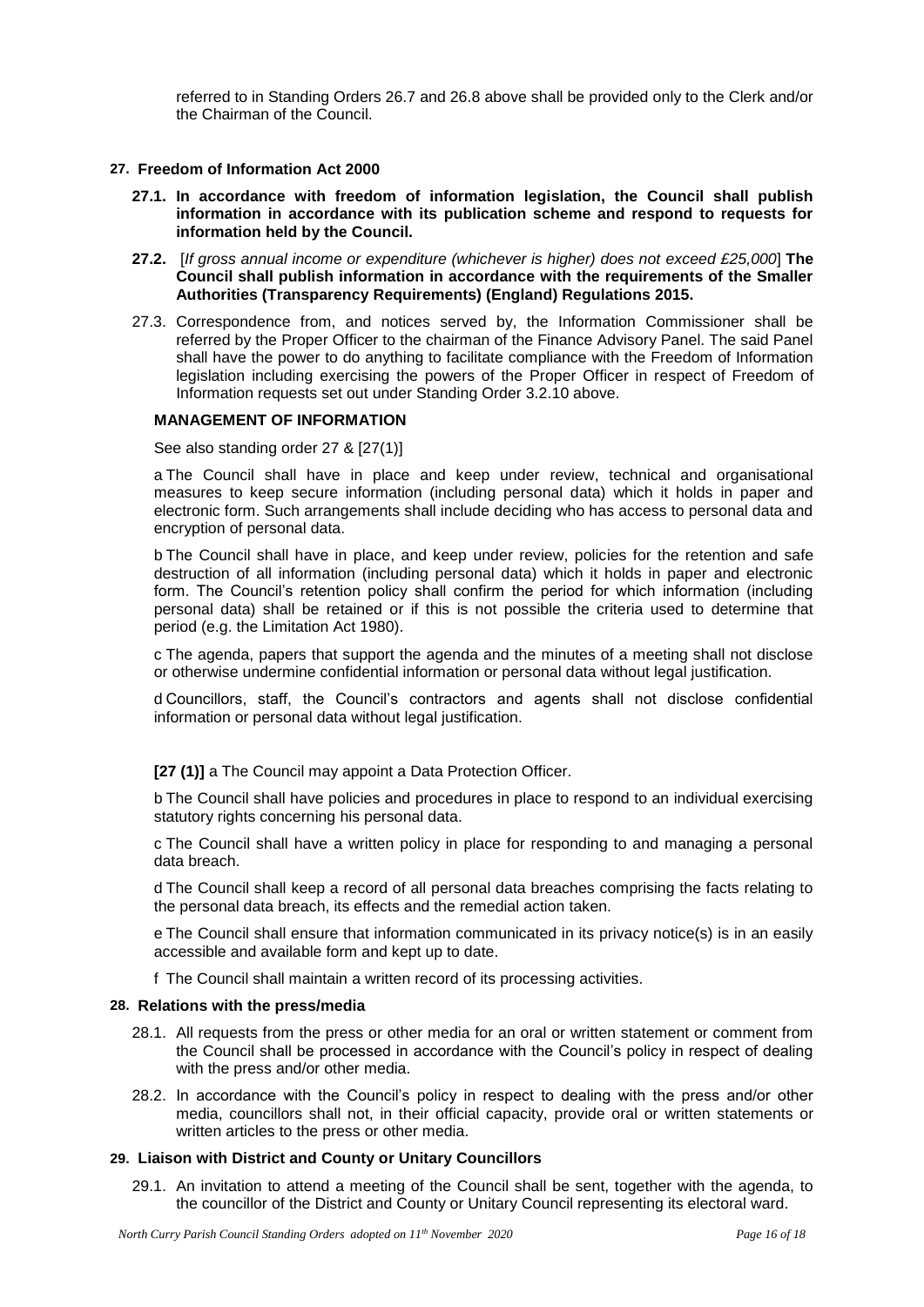29.2. Unless the Council otherwise orders, a copy of each letter sent to the District or County or Unitary Council shall be sent to the District or County or Unitary Council councillor representing its electoral ward.

#### **30. Financial matters**

- 30.1. The Council shall consider and approve Financial Regulations drawn up by the Responsible Financial Officer, which shall include detailed arrangements in respect of the following:
	- 30.1.1. the accounting records and systems of internal control;
	- 30.1.2. the assessment and management of financial risks faced by the Council;
	- 30.1.3. the work of the Internal Auditor and the receipt of regular reports from the Internal Auditor, which shall be required at least annually;
	- 30.1.4. the inspection and copying by councillors and local electors of the Council's accounts and/or orders of payments;
	- 30.1.5. procurement policies (subject to Standing Order 30.2 below) including the setting of values for different procedures where the contract has an estimated value of less than £25,000
- **30.2. Any proposed contract for the supply of goods, materials, services and the execution of works with an estimated value in excess of 25,000 shall be procured on the basis of a formal tender as summarised in Standing Order 30.3 below. A public contract regulated by the Public Contracts Regulations 2015 with an estimated value in excess of £25,000 but less than the relevant thresholds in standing order 30.5 is subject to Regulations 109-114 of the Public Contracts Regulations 2015 which include a requirement on the Council to advertise the contract opportunity on the Contracts Finder website regardless of what other means it uses to advertise the opportunity unless it proposes to use an existing list of approved suppliers (framework agreement).**
- 30.3. Any formal tender process shall comprise the following steps:
	- 30.3.1. a public notice of intention to place a contract to be placed in a local newspaper. (and contracts finder website?);
	- 30.3.2. a specification of the goods, materials, services and the execution of works shall be drawn up;
	- 30.3.3. tenders are to be sent, in a sealed marked envelope, to the Proper Officer by a stated date and time;
	- 30.3.4. tenders submitted are to be opened, after the stated closing date and time, by the Proper Officer and at least one member of the Council;
	- 30.3.5. tenders are then to be assessed and reported to the appropriate meeting of Council or Committee.
- 30.4. Neither the Council, nor any committee, is bound to accept the lowest tender, estimate or quote.
- **30.5. Where the value of a contract is likely to exceed £181,302 (or other threshold specified from time to time) the Council must consider whether the relevant Public Contracts Regulations and relevant Utilities Contracts Regulations apply to the contract and, if either of the relevant Regulations apply, the Council must comply with EU procurement rules.** (**A public contract regulated by the Public Contracts Regulations 2015 with an estimated value in excess of £181,302 for a public service or supply contract or in excess of £4,551,413 for a public works contract (or other thresholds determined by the European Commission every two years and published in the Official Journal of the European Union (OJEU)) shall comply with the relevant procurement procedures and other requirements in the Public Contracts Regulations 2015 which include advertising the contract opportunity on the Contracts Finder website and in OJEU.)**